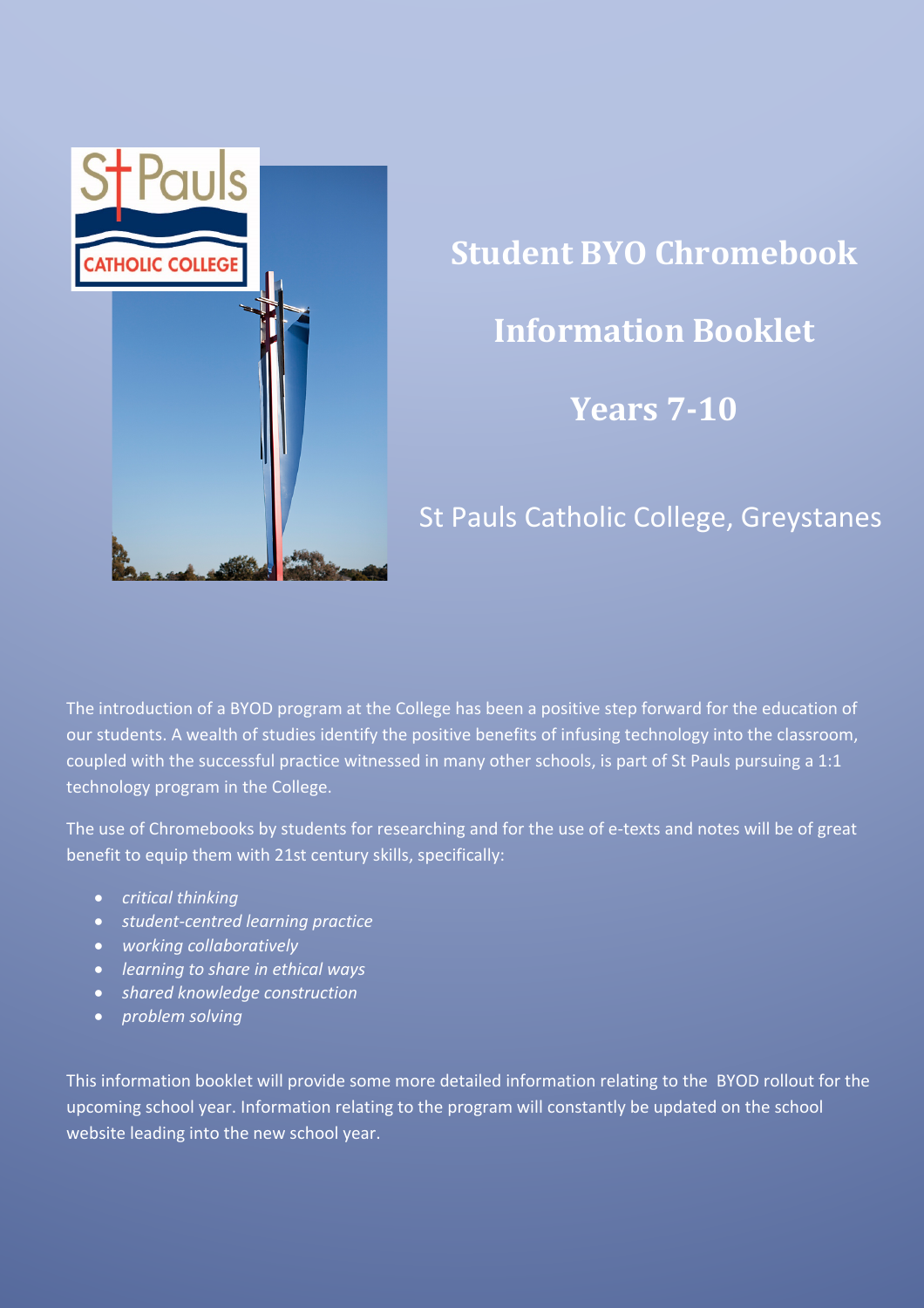# **Chromebooks for 2022.**

## All Junior students (7-10) are required to have a Chromebook in 2022.

The Catholic Education Diocese of Parramatta requires all devices to be registered/licensed to access network services. All students must have a Google Chromebook Console License prior to their Chromebook being enrolled and connected to the Google Admin Management Console and College Network. The cost is \$58.30 and can be paid for through Qkr.

Chromebooks cannot be enrolled if it has been logged into with an account prior to enrolment. This means the device needs to be wiped back to factory default settings to be enrolled. The IT team will complete this process, so it is advisable to back up any documents to 'the Cloud' before bringing the Chromebook to school.

You can purchase the Chromebook from any supplier (please see full list of specifications on the last page) however, Chromebooks purchased through the Catholic Education Diocese of Parramatta preferred supplier will include the Google Chromebook Console License.

#### **ASI Purchase Portal**

The URL is: https://ceoparramattabyod.asi.com.au

Activation Code: ceobyod

#### **\*\* Please note you MUST click on REGISTER first \*\***

There you will be prompted to enter first name, last name, email address and a password.

To order to gain access to the portal you must use the Activation code **ceobyod.**

### **Student Resources**

A variety of E-Learning Online resources/assessment programs/skill builder activities and applications will be used in 2022. The cost is included in your school fees.

Students will also be taught to use the below online resources and storage:

- Google Classroom
- Google Drive (online storage available to access at school and home)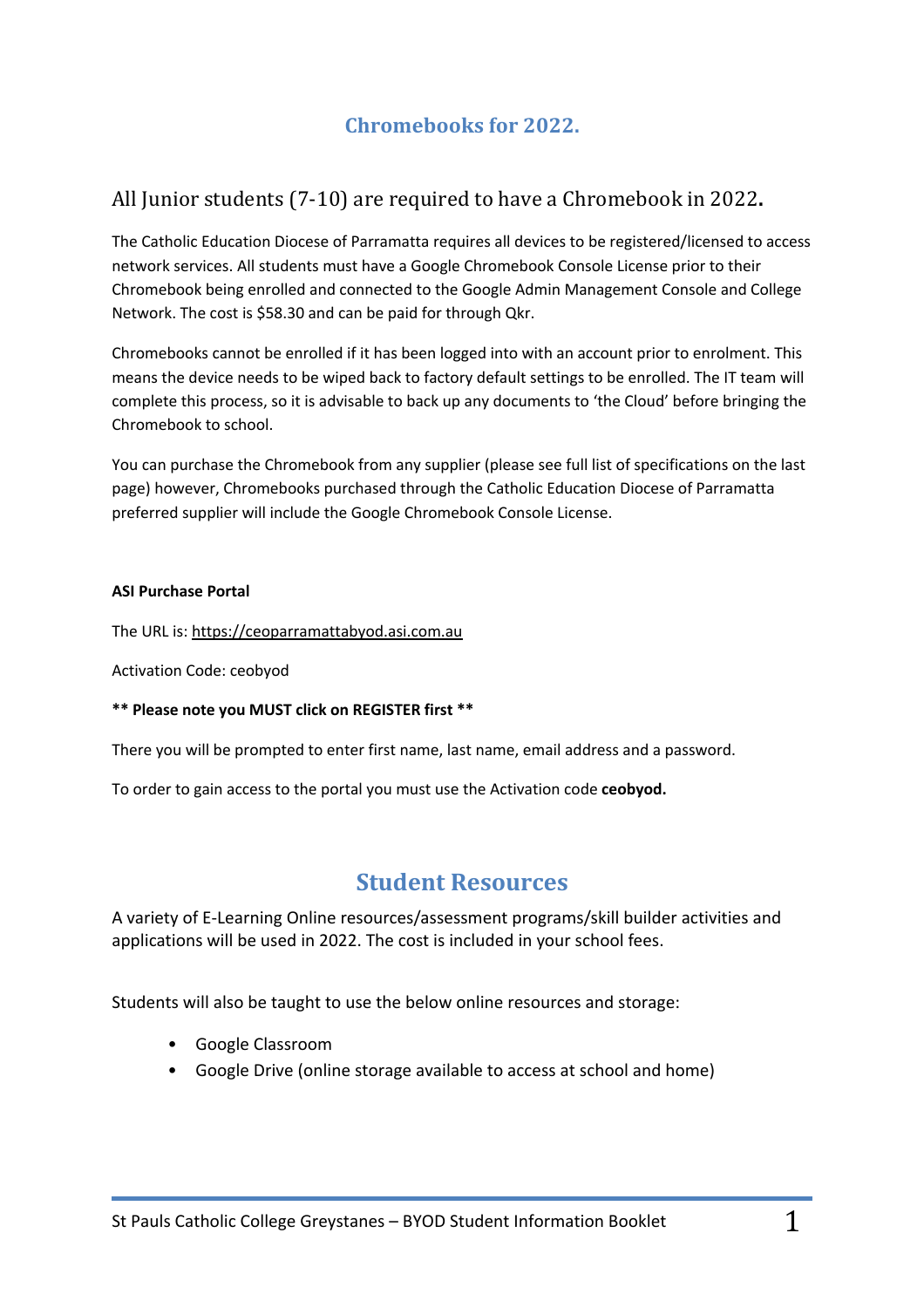

Whenever the BYOD is used in a classroom these are the rules students must follow:

- Your device must be enrolled using your school email address
- Ensure that device is connected to CEDP EdNet not CEDP Register
- Headphones are only to be used when instructed by the Teacher